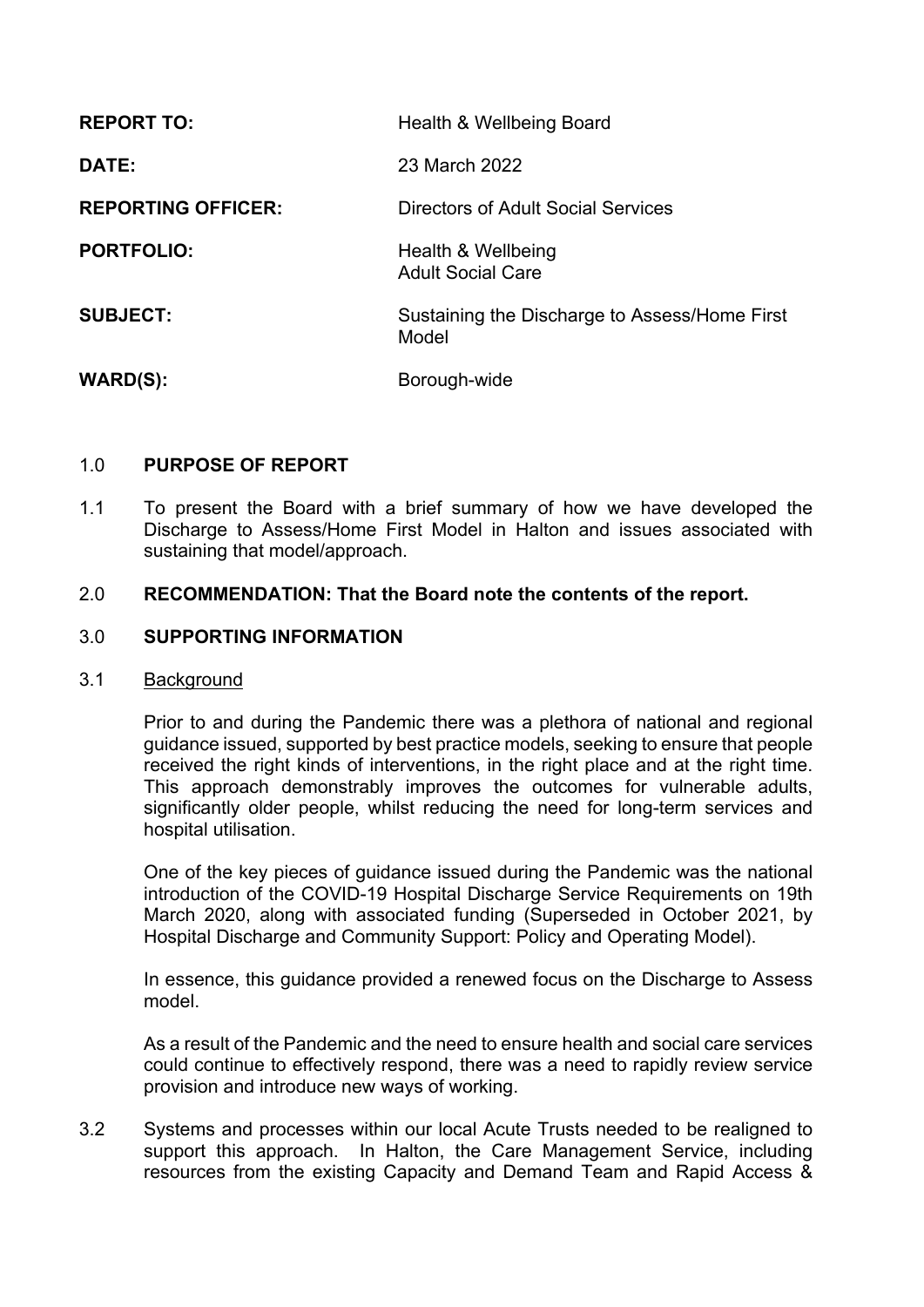Rehabilitation Services, were merged and redesigned to support the approach. This was to ensure that a capacity and demand led approach could be taken, in order to create sufficient and robust capacity to manage a predicted spike in hospital admissions, as a result of the Pandemic.

- 3.3 In support of the Discharge to Assess approach needing to be taken, in Halton we were able to re-focus on a recovery led model/'reablement first' approach which resulted in our ability to manage service users through the system in a more timely and efficient way. This meant we were able to support an increase in the number of referrals through the 'reablement first' approach and reduce the overall numbers needing to go into a bed base and associated Length of Stay within Intermediate Care Services, both within bed base and the community.
- 3.4 During 2020/21 and into 2021/22, significantly more people have received interventions in their own homes with reductions in length of stay in short-term bed based and community Reablement services. This has been achieved through the focused work of all staff, temporary changes in capacity in long term services (notably the block purchase of 500 hours of domiciliary care since February 2020) and up to 1000 hours since November 21, simplified processes for hospital discharge, focused multi-disciplinary / multi-agency work to improve pathways through short term services utilizing nationally endorsed models (ECIST et al) concentrated on day to day caseload management.
- 3.5 This clearly demonstrates that investment in the right community resources can improve outcomes for individuals, reduce reliance on short-term community bed based services (and therefore reduce the number required), reduce the utilisation of acute hospitals (with potential to reduce admissions, readmissions and length of stay) and enable further investment in the community infrastructure.
- 3.6 Therefore building on the lessons learnt from the Pandemic, we felt that we needed to capitalise on the success creating capacity etc. in the system had brought and as such felt it was appropriate to revisit the recommendations of the previous Intermediate Care review conducted in 2019 and develop a new approach to the delivery of Intermediate Care Services within the Borough.
- 3.7 The Pandemic and the development of the new Halton Intermediate Care & Frailty Service has enabled services to be provided in a different way and the community reablement model, as opposed to bed base, is proving to deliver better outcomes for Service Users and the health and social care system as a whole.
- 3.8 However, the Board should note, that the changes made across Intermediate Care and the Discharge to Assess/Home First Model, alongside the impact of hospital pressures has resulted in a shift in financial spend.

Whilst the non-recurrent availability of Hospital Discharge Programme, funded nationally to support the COVID response, has supported the locality with enhanced models to support effective discharge of Service Users from an acute setting, it is the corresponding increase in community-based provision (volume and complexity of care required), aligned to the Home-First approach, endorsed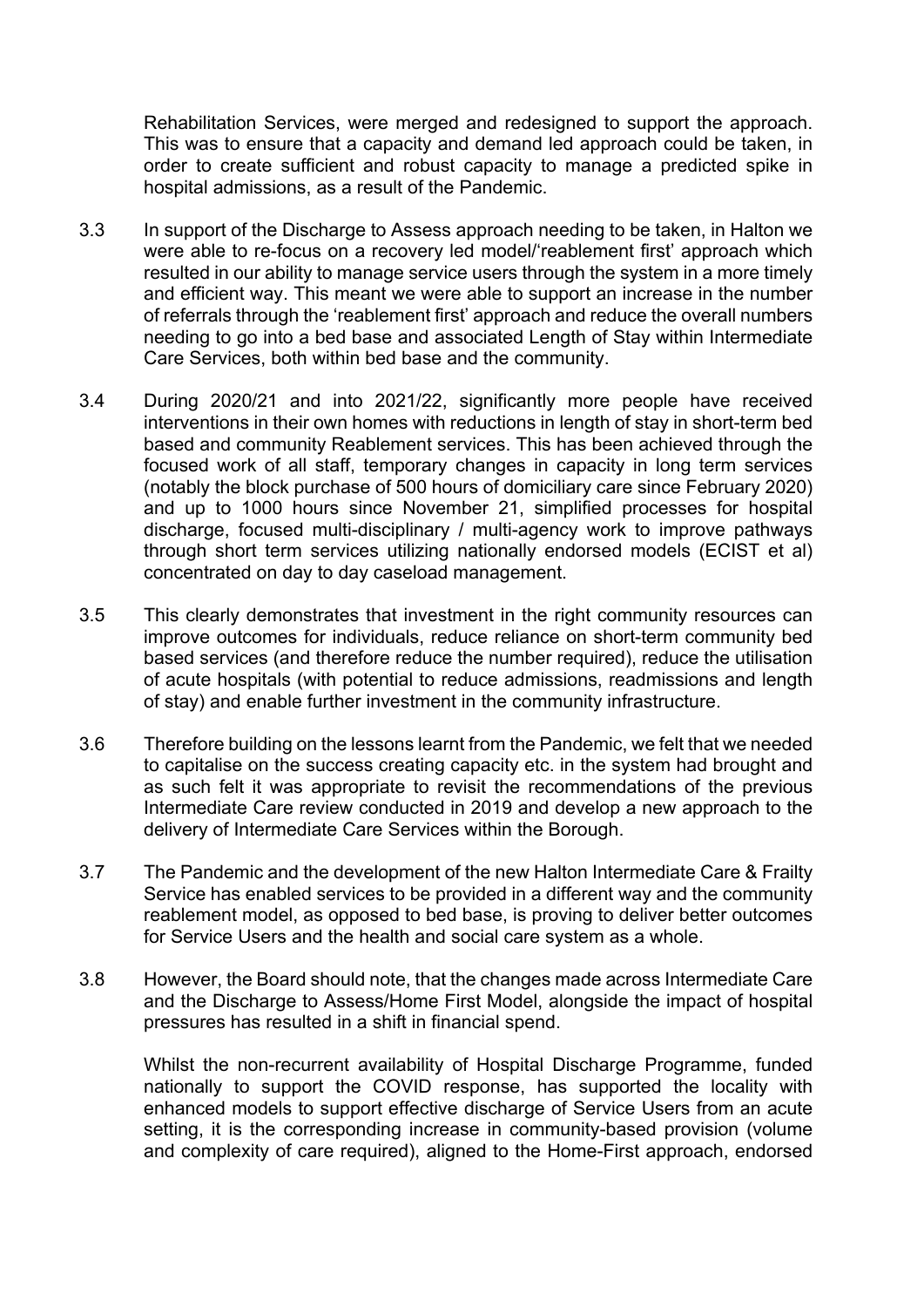locally, that has resulted in the enhanced budget pressures for both partners against packages of care.

3.9 Due to the flexibility of the joint working arrangements, including the pooled budget, that exist between Halton Borough Council (HBC) and NHS Halton Clinical Commissioning Group (CCG) this has enabled and supported us to realign budgets against services where appropriate/necessary.

For example, the development of the new model of Intermediate Care in the Borough has led to the ability to ensure funds were invested in the Community Home First approach, which facilitated the introduction of the new model.

### 4.0 **POLICY IMPLICATIONS**

4.1 The new Halton Intermediate Care & Frailty Service model has been developed in line with national and regional guidance for hospital discharge and crisis response in the community. It builds the infrastructure required to meet developing expectations during 2022/23 and beyond to deliver person centred, strengths based approaches to meet the health, care and wellbeing outcomes of the local population in, and as close to, their own home. Further work is required in 2022/23 to ensure nationally mandated requirements of community services and rapid response targets are delivered.

### 5.0 **OTHER/FINANCIAL IMPLICATIONS**

5.1 As part of this ongoing work and the change in provision, the Health and Social Care budget, which prior to 2021 was part of the Pooled Budget, has been identified as experiencing extreme pressure despite additional one-off temporary funding from central government due to the pandemic.

This area of the budget is traditionally very volatile and the current situation within Health and Social Care also under extreme pressure due to the pandemic, costs may continue to rise throughout the remaining quarter of the financial year and into the new financial year.

Finance colleagues have and will continue to work in conjunction with the Pool Manager to identify and prioritise pressures across HBC and NHS Halton CCG in order to utilise any non-recurrent underperformance in the most effective way.

As outlined earlier in the report, the flexibility of the joint working arrangements that exist enable us to realign funding against ongoing cost pressures associated with discharging patients early and within community services etc. where appropriate/necessary, to help mitigate against identified financial risks and help us achieve a balanced budget at year end.

5.2 Pressures will continue to increase on budgets. For example in respect to Adult Social Care an analysis by the Association of Directors of Adult Social Services (ADASS) undertaken in November 2021, outlined concern that only 2% of the funding raised through the Health and Social Care Levy will go to adult social care in 2022/2023 in England.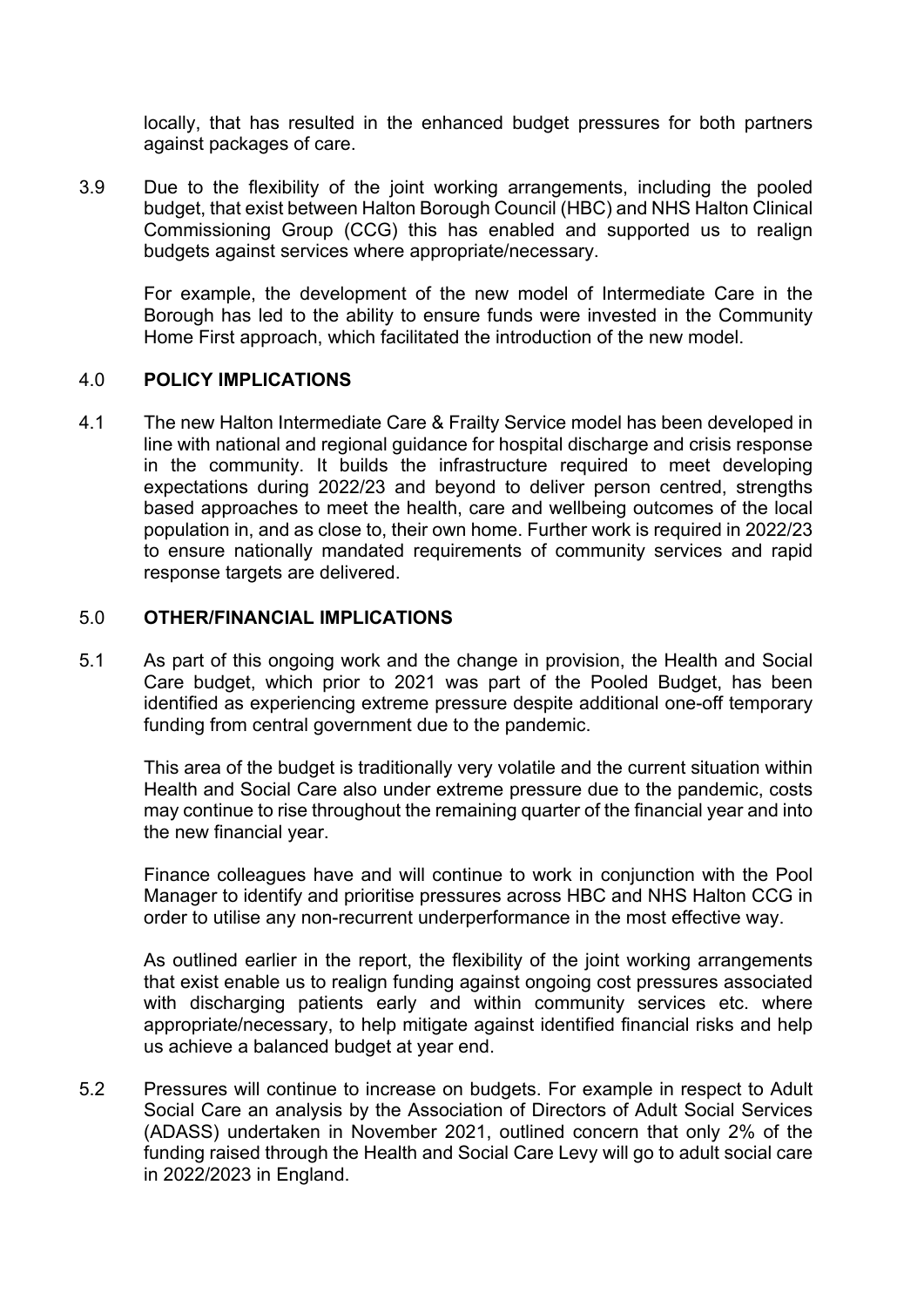ADASS are concerned that the funding attributed to adult social care reform, set out in Build Back Better, through the Health and Social Care Levy, will not add a single minute of extra care and support, improve terms and conditions for the workforce or improve the quality of life for older people, disabled people, and unpaid carers.

Of the £5.4bn attributed to adult social care over the next three years, £3.7bn has been committed to charging reform and the fair cost of care, £500m has been committed to workforce training and wellbeing, which only leaves £400m per year to deliver reform commitments that Government stated, 'will commence a once in a generation transformation to adult social care'. ADASS assessed that these measures, as they stand, will not 'fix' the crisis in social care.

5.3 In December 2021, the Department for Health and Social Care (DHSC) published a policy paper 'Market Sustainability and Fair Cost of Care Fund: purpose and conditions 2022 to 2023' in relation to the funding to support local authorities move towards paying providers a fair rate of care.

The paper outlines that local authorities need to prepare their markets for reform and move towards paying providers a fair cost of care, as appropriate to local circumstances. This requires each Local Authority area to under a cost of care exercise to determine sustainable rates and how close they are to paying them by September 2022.

5.4 In addition the Local Government Associated are recommending that Local Authority's agree a minimum 6% uplift to providers for 2022/23.

### 6.0 **IMPLICATIONS FOR THE COUNCIL'S PRIORITIES**

- 6.1 **Children & Young People in Halton** None identified.
- 6.2 **Employment, Learning & Skills in Halton** None identified.
- 6.3 **A Healthy Halton** The report pertains to this priority.
- 6.4 **A Safer Halton** None identified.
- 6.5 **Halton's Urban Renewal** None identified.

### 7.0 **RISK ANALYSIS**

7.1 Both Health and Social Care budgets have been an issue for concern for many years and this current financial year, despite non-current additional funding from Central Government, is no exception.